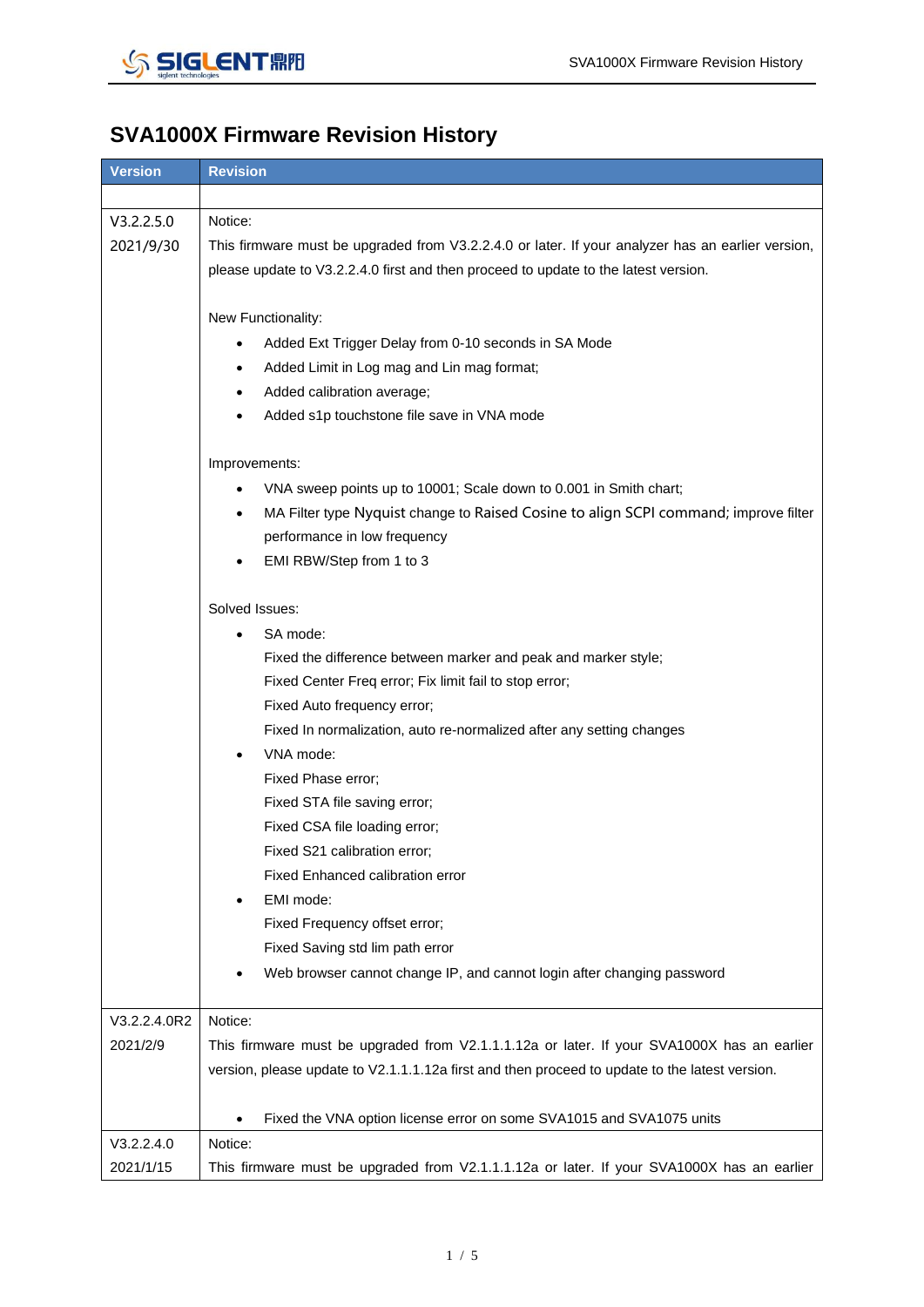## **SIGLENTRE**

| <b>Version</b> | <b>Revision</b>                                                                                |
|----------------|------------------------------------------------------------------------------------------------|
|                | version, please update to V2.1.1.1.12a first and then proceed to update to the latest version. |
|                |                                                                                                |
|                | Fixed TG switch error at small RBW<br>٠                                                        |
|                | Fixed Help and Limit file lost when Factory reset<br>٠                                         |
|                | Fixed Auto open delay unit error in VNA mode                                                   |
|                | Fixed CNR calc error when no peak found                                                        |
|                | Fixed OBW result overflow                                                                      |
|                | Fixed Harmonic calc error at 100Hz RBW<br>٠                                                    |
|                | Fixed Reflection Open+Short calibration action                                                 |
|                | Fixed spectrum amplitude error in DMA mode                                                     |
|                | Optimized EMI .csv file content to all signal list<br>٠                                        |
|                | Optimized EMI peak search                                                                      |
|                | Optimized Auto cal process                                                                     |
|                | Added Peak search to Spectrum in DMA mode                                                      |
|                | This version con not be rolled back                                                            |
|                |                                                                                                |
| V3.2.2.3.3R1   | Notice:                                                                                        |
| 2020/12/01     | This firmware must be upgraded from V2.1.1.1.12a or later. If your SVA1000X has an earlier     |
|                | version, please update to V2.1.1.1.12a first and then proceed to update to the latest version. |
|                |                                                                                                |
|                | New Functionality:                                                                             |
|                | Added EMI filter in SA for EMI option                                                          |
|                |                                                                                                |
|                | Solved Issues:                                                                                 |
|                | Optimized the TG flatness and control procedure                                                |
|                | <b>Optimized Help</b><br>٠                                                                     |
|                | Fixed Correction, .csv file, add peak numbers to 20 in EMI mode                                |
|                | Fixed ADC overload warning error, and time unit error in Calibration in VNA Mode               |
|                | Fixed amplitude error in DMA Mode                                                              |
|                | Fixed upgrade failure issue                                                                    |
| V3.2.2.3.2     | Notice:                                                                                        |
| 2020/09/09     | This firmware must be upgraded from V2.1.1.1.12a or later. If your SVA1000X has an earlier     |
|                | version, please update to V2.1.1.1.12a first and then proceed to update to the latest version. |
|                |                                                                                                |
|                | New Functionality:                                                                             |
|                | Added user defined VNA calibration kits                                                        |
|                | Added VNA 0 span calibration                                                                   |
|                |                                                                                                |
|                | Solved Issues:                                                                                 |
|                | Fixed avg power bug in EMI Mode                                                                |
|                | Fixed amplitude bug in AMA Mode                                                                |
|                | Fixed peak search bug in SCPI command                                                          |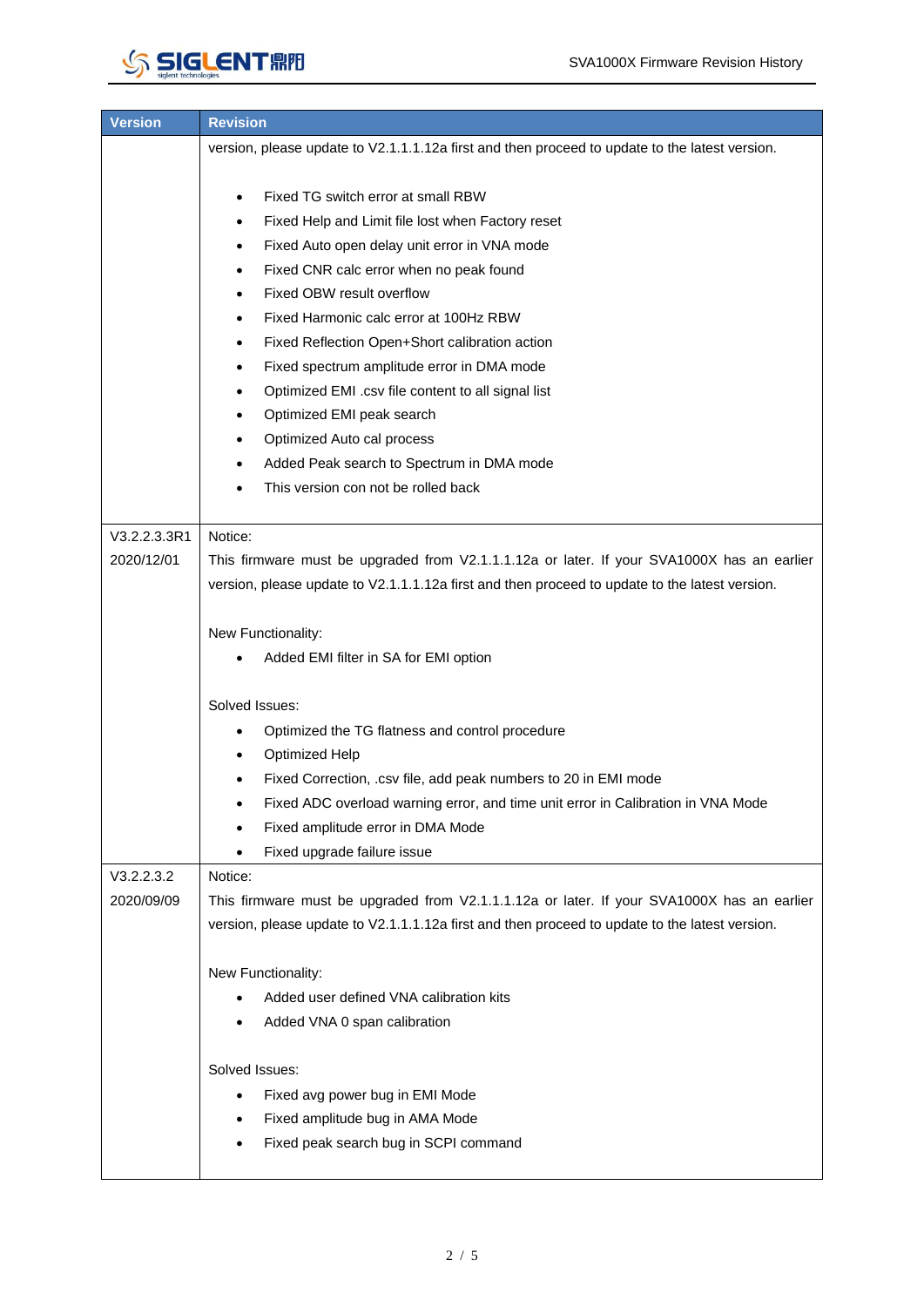| <b>Version</b> | <b>Revision</b>                                                                                        |
|----------------|--------------------------------------------------------------------------------------------------------|
| V2.2.1.2.8     | Notice:                                                                                                |
| 2020/07/20     | This firmware must be upgraded from V2.1.1.1.12a or later. If your SVA1000X has an earlier             |
|                | version, please update to V2.1.1.1.12a first and then proceed to update to the latest version.         |
|                |                                                                                                        |
|                | New Functionality:                                                                                     |
|                | Updated EMI option to a new EMI measurement mode                                                       |
|                | Added more VNA calibration kits with N/3.5mm type connectors to 4.5G/9.0GHz                            |
|                | Added *.CSA file type to store instrument setup and calibration data in one file for easy<br>$\bullet$ |
|                | recall and use of a saved state.                                                                       |
|                | Update user calibration data format.                                                                   |
|                | CAUTION: User calibration data taken with previous firmware revisions will no longer be                |
|                | compatible with the instrument after upgrading to V2.8. You will have to store new user                |
|                | calibration files if you update the instrument.                                                        |
|                | VNA Port 1 output power and Port2 input Att adjustable                                                 |
|                | Improvements:                                                                                          |
|                | Improved TG output harmonic performance                                                                |
|                | Updated Help file                                                                                      |
|                |                                                                                                        |
|                | Solved Issues:                                                                                         |
|                | Fix some ADC overload warning<br>$\bullet$                                                             |
|                | Fix Ch Power calculation bug in small span<br>$\bullet$                                                |
|                |                                                                                                        |
| V2.2.1.2.7     | Notice:                                                                                                |
| 2020/05/12     | This firmware must be upgraded from V2.1.1.1.12a or later. If your SVA1000X has an earlier             |
|                | version, please update to V2.1.1.1.12a first and then proceed to update to the latest version.         |
|                | New Functionality:                                                                                     |
|                | Added Limit mask offset in SA mode<br>٠                                                                |
|                | Frequency LOG scale in VNA mode                                                                        |
|                | $\bullet$                                                                                              |
|                | Add OPEN, SHOT, enhanced response in VNA mode<br>٠<br>Add 85033D/E Cal kit in VNA mode<br>٠            |
|                | Save/recall .cal file in VNA mode<br>$\bullet$                                                         |
|                | Port 1 power (TG) adjustable in VNA mode                                                               |
|                | Zero span in VNA mode                                                                                  |
|                |                                                                                                        |
|                | Improvements:                                                                                          |
|                | Smooth the glitch in Phase format in VNA mode                                                          |
|                | Solved Issues:                                                                                         |
|                | Fixed AM and FM symbol rate error, Lpf coefficient error, in AMA mode<br>٠                             |
|                | Fixed Filter bandwidth error in DMA mode<br>$\bullet$                                                  |
|                | Fixed Freq counter error in SA mode<br>٠                                                               |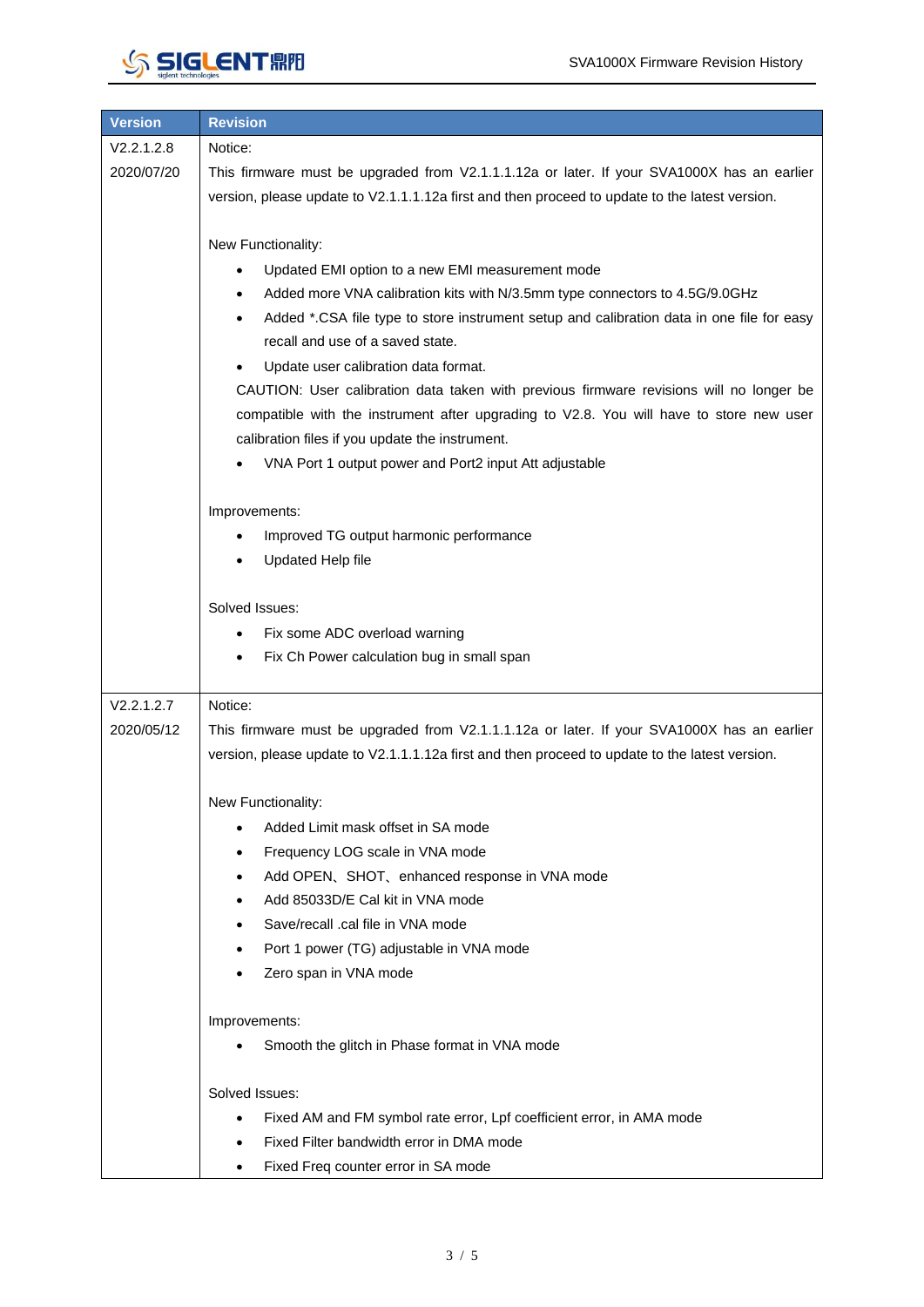

| <b>Version</b> | <b>Revision</b>                                                                                                                                                                              |
|----------------|----------------------------------------------------------------------------------------------------------------------------------------------------------------------------------------------|
|                | Fixed Harmonic error in SA mode<br>٠                                                                                                                                                         |
|                | Help Display error                                                                                                                                                                           |
|                |                                                                                                                                                                                              |
| V2.2.1.2.5     | Notice:                                                                                                                                                                                      |
| 2019/11/11     | This firmware must be upgraded from V2.1.1.1.12a or later. If your SVA1000X has an earlier                                                                                                   |
|                | version, please update to V2.1.1.1.12a first and then proceed to update to the latest version.                                                                                               |
|                | Improvements:                                                                                                                                                                                |
|                | Optimize trace, marker, signal track, TG normalization in SA Mode<br>$\bullet$                                                                                                               |
|                | Optimize calibration flow, calibration algorithm and sweep speed in VNA Mode<br>٠                                                                                                            |
|                | Optimize web server UI                                                                                                                                                                       |
|                |                                                                                                                                                                                              |
|                | Solved Issues:                                                                                                                                                                               |
|                | Fixed video trigger fail, errors in Harmonic measurement in SA Mode<br>$\bullet$                                                                                                             |
|                | Fixed admittance error, port extensions error in VNA Mode<br>٠                                                                                                                               |
|                | Fixed spectrum amplitude error, meas error, waveform discontinue in MA Mode<br>$\bullet$                                                                                                     |
|                | Fixed English help, system message                                                                                                                                                           |
|                |                                                                                                                                                                                              |
| V2.2.1.2.2     | Notice:                                                                                                                                                                                      |
| 2019/8/1       | This firmware must be upgraded from V2.1.1.1.12a or later. If your SVA1000X has an earlier<br>version, please update to V2.1.1.1.12a first and then proceed to update to the latest version. |
|                |                                                                                                                                                                                              |
|                | New Functionality:                                                                                                                                                                           |
|                | Add a spectrum view, marker for MA Mode                                                                                                                                                      |
|                | Add mode couple for center frequency                                                                                                                                                         |
|                | Add system message                                                                                                                                                                           |
|                |                                                                                                                                                                                              |
|                | Improvements:                                                                                                                                                                                |
|                | Optimize .sta file, trace interpolation for VNA Mode<br>Optimize PSK/QAM clock sync ability for MA Mode                                                                                      |
|                |                                                                                                                                                                                              |
|                | Solved Issues:                                                                                                                                                                               |
|                | Fixed AVG, Math bug for VNA Mode                                                                                                                                                             |
|                | Fixed Date&Time set bug                                                                                                                                                                      |
|                |                                                                                                                                                                                              |
| V2.2.1.2.1     | Notice:                                                                                                                                                                                      |
| 2019/6/1       | This firmware must be upgraded from V2.1.1.1.12a or later. If your SVA1000X has an earlier                                                                                                   |
|                | version, please update to V2.1.1.1.12a first and then proceed to update to the latest version.                                                                                               |
|                | New Functionality:                                                                                                                                                                           |
|                | Add CNR, Harmonic measurement in AMK options for SA Mode                                                                                                                                     |
|                | Add port extensions, user cal kit, new marker functions, correction switch, multi-traces                                                                                                     |
|                | and multi-format overlay display for VNA Mode                                                                                                                                                |